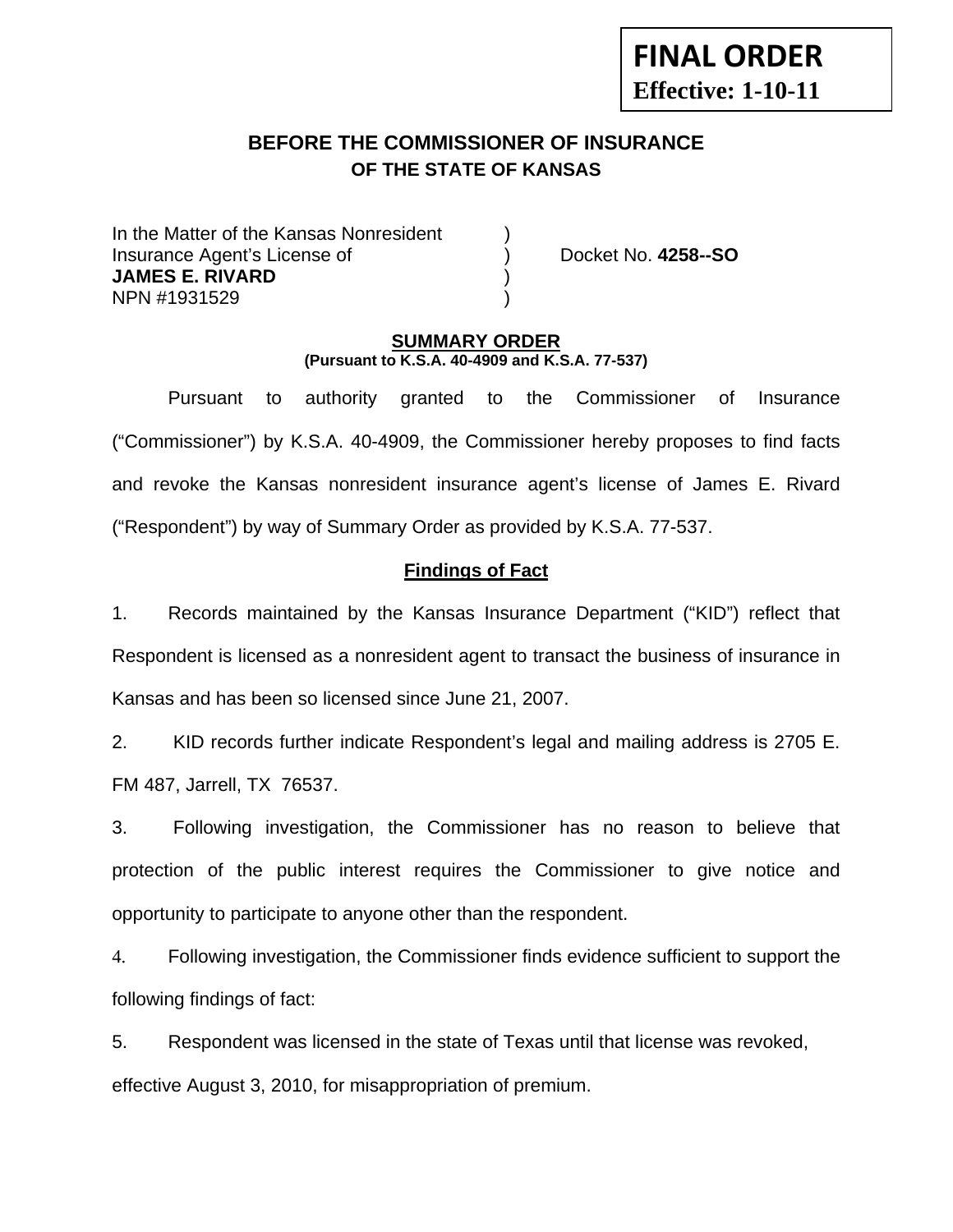6. To date, Respondent has not reported the action to KID as required by K.A.R.

§40-7-9(a).

7. By letter of November 18, 2010, counsel for KID asked Respondent to reply within fifteen (15) business days if the foregoing facts were incorrect.

8. To date, Respondent has not replied, so the facts are deemed undisputed.

## **Applicable Law**

9. K.S.A. 40-4909(a) provides, in relevant part:

"The commissioner may deny, suspend, revoke or refuse renewal of any license issued under this act if the commissioner finds that the applicant or license holder has. . . (2) Violated: (A) Any provision of chapter 40 of the Kansas Statutes Annotated, and amendments thereto, or any rule and regulation promulgated thereunder; . . . ." K.S.A. 2009 Supp. 40-4909(a).

10. K.A.R. §40-7-9(a) requires a licensee to report any disciplinary action against his or her license by the insurance regulatory agency of another jurisdiction to the Commissioner within thirty (30) days of the action.

11. "Unless denied licensure pursuant to K.S.A. 2009 Supp. 40-4909, and amendments thereto, a nonresident person shall receive a nonresident agent license if .

. . such person is currently licensed as a resident and in good standing in such person's home state." K.S.A. 40-4906(a)(1).

12. In addition, the Commissioner may revoke any license issued under the Insurance Agents Licensing Act if the Commissioner finds that the interests of the insurer or the insurable interests of the public are not properly served under such license. K.S.A. 40-4909(b).

2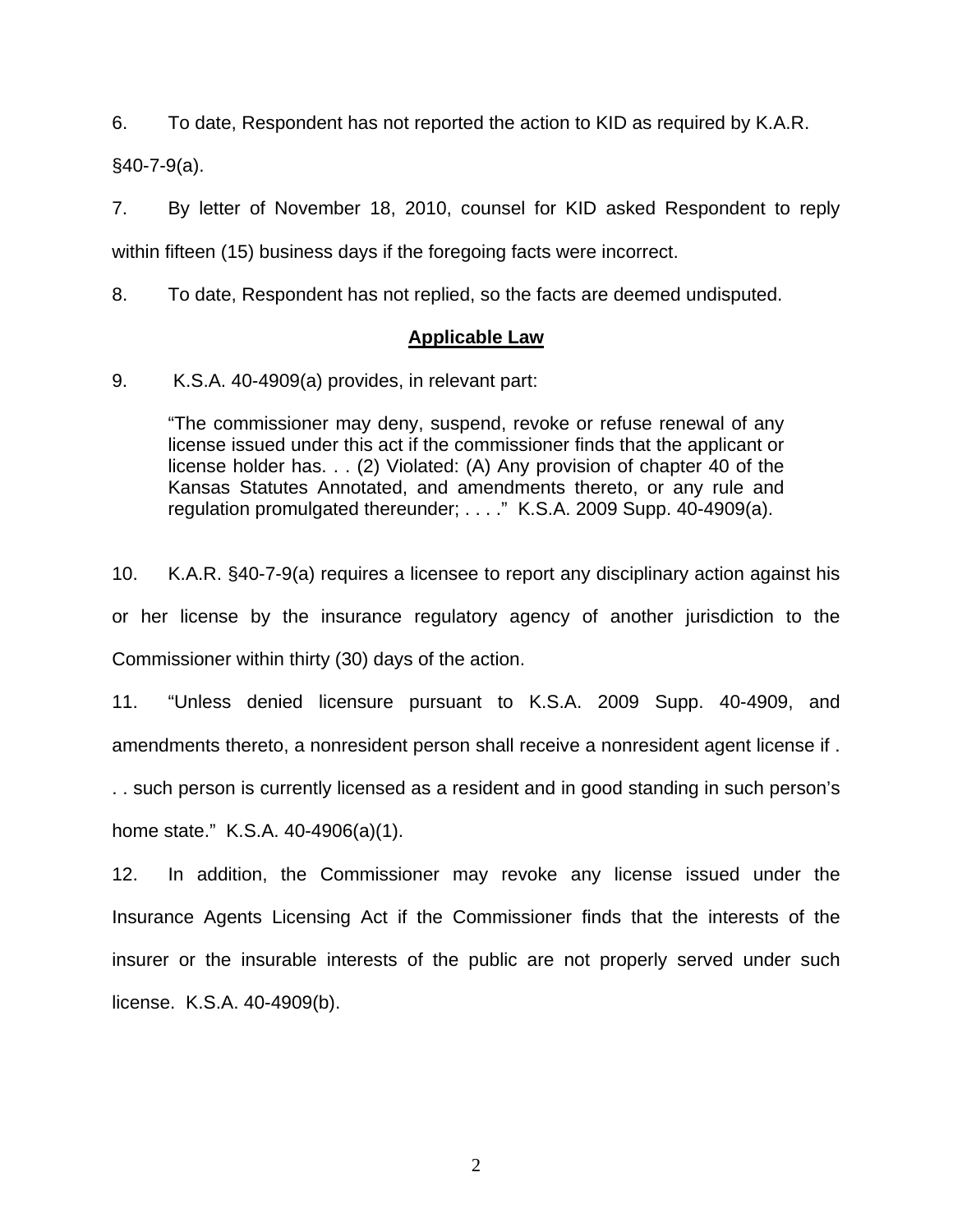#### **Conclusions of Law**

13. The Commissioner has jurisdiction over Respondent as well as the subject matter of this proceeding, and such proceeding is held in the public interest.

14. The Commissioner finds, based on the facts contained in paragraphs 5 through 10, that Respondent's license may be revoked pursuant to K.S.A. 40-4909(a)(2)(A) because Respondent has failed to report a disciplinary action against his insurance agent's license within 30 days in violation of the provisions of K.A.R. §40-7-9(a).

15. More importantly, the Commissioner finds from the same facts and Respondent's legal address of record that Respondent's license must be cancelled or revoked because Respondent is not licensed and in good standing in his state of residence and thus is not entitled, pursuant to K.S.A. 40-4906(a)(1), to hold a license based on reciprocity.

16. Based on the Texas order, the Commissioner finds that Respondent's license may be revoked pursuant to K.S.A. 40-4909(a)(4) because Respondent has improperly withheld, misappropriated, or converted money or property received in the course of doing insurance business.

17. Also based on the Texas order, the Commissioner finds that Respondent's license may be revoked pursuant to K.S.A. 40-4909(a)(8) because Respondent has used a dishonest practice and/or demonstrated untrustworthiness in the conduct of business.

18. Based on the foregoing findings, the Commissioner concludes that sufficient grounds exist for the revocation of Respondent's insurance agent's license pursuant to K.S.A. 40-4909(a) and K.S.A. 40-4906(a).

3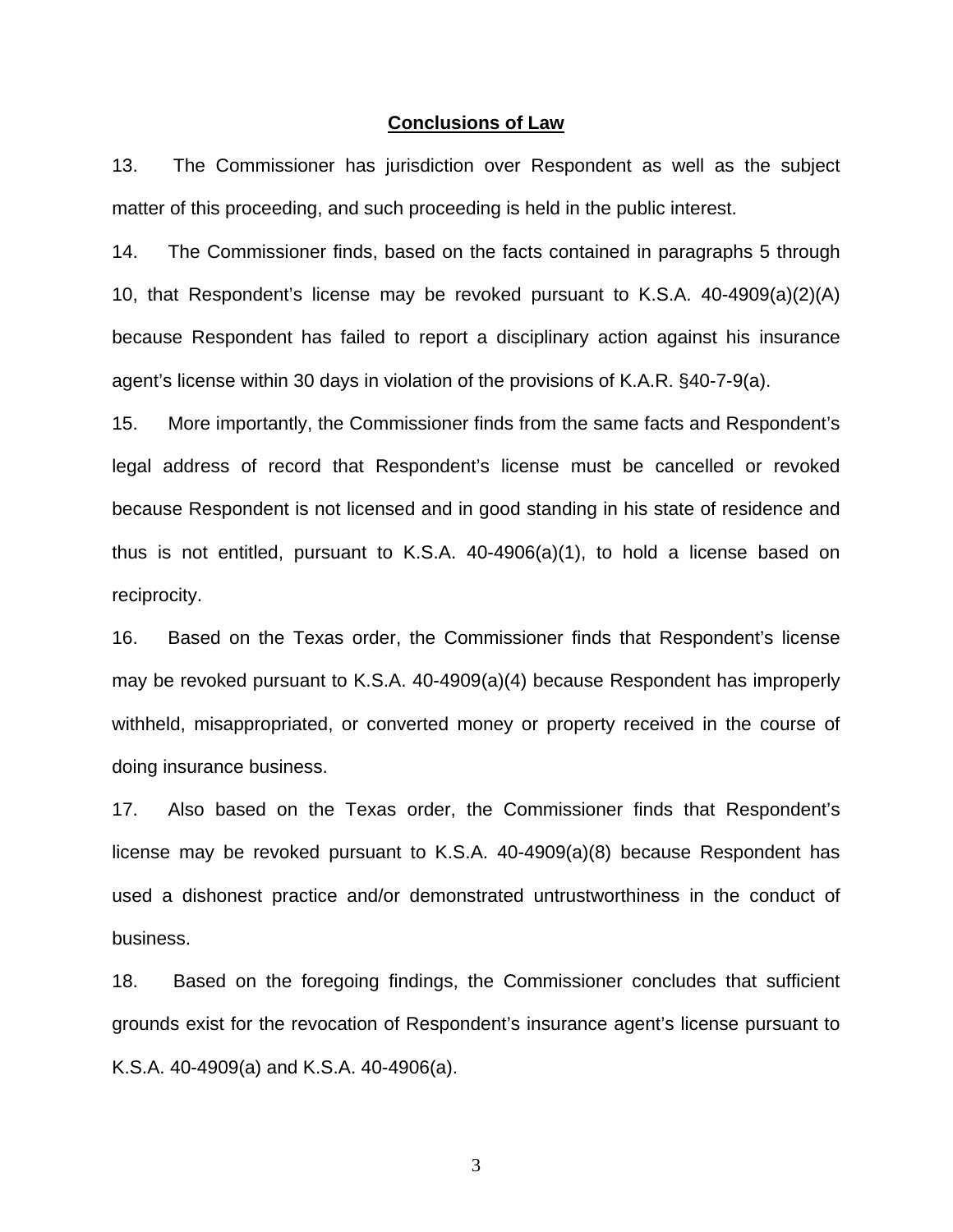19. Based on the facts and circumstances set forth herein, it appears that the use of summary proceedings in this matter is appropriate, in accordance with the provisions set forth in K.S.A. 77-537(a), in that the use of summary proceedings does not violate any provision of the law, the protection of the public interest does not require the KID to give notice and opportunity to participate to persons other than Respondent, and after investigation, KID believes in good faith that the allegations will be supported to the applicable standard of proof.

 **IT IS THEREFORE ORDERED BY THE COMMISSIONER OF INSURANCE THAT** the Kansas nonresident insurance agent's license of **JAMES E. RIVARD** is hereby **REVOKED. It is further ordered,** that **JAMES E. RIVARD** shall **CEASE and DESIST** from the sale, solicitation, or negotiation of insurance and/or receiving compensation deriving from the sale, solicitation, or negotiation of insurance conducted on and after the effective date of this order.

# **IT IS SO ORDERED THIS \_\_21st\_\_ DAY OF DECEMBER 2010, IN THE CITY OF TOPEKA, COUNTY OF SHAWNEE, STATE OF KANSAS.**



 \_/s/ Sandy Praeger\_\_\_\_\_\_\_\_\_\_\_\_\_\_\_\_ Sandy Praeger Commissioner of Insurance

/s/ John W. Campbell John W. Campbell General Counsel